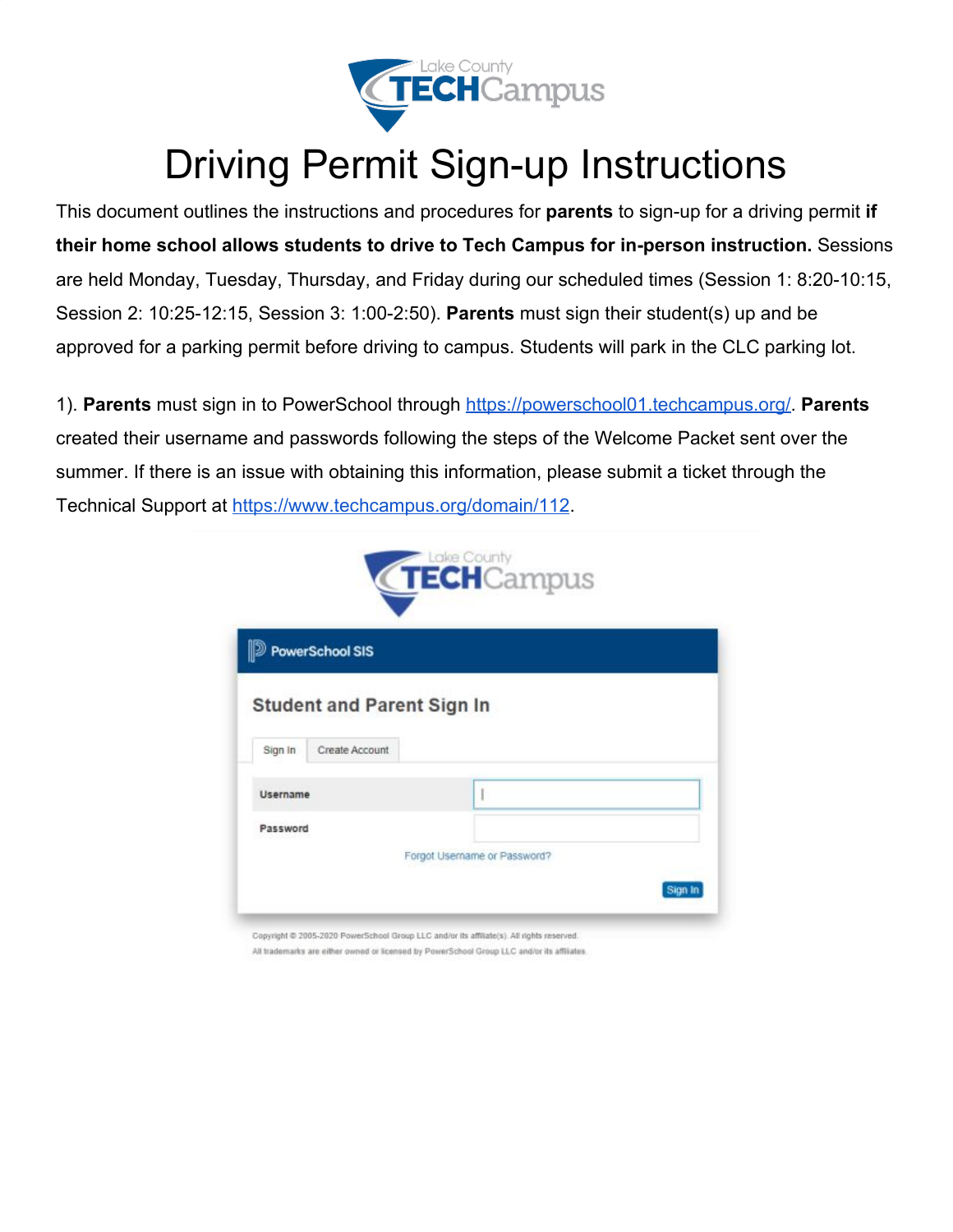

2). After logging in, parents will see the home page. This is where parents can track attendance, grades, contact their teacher, and more. Parents will click on the **Forms** option on the left side of their screen.

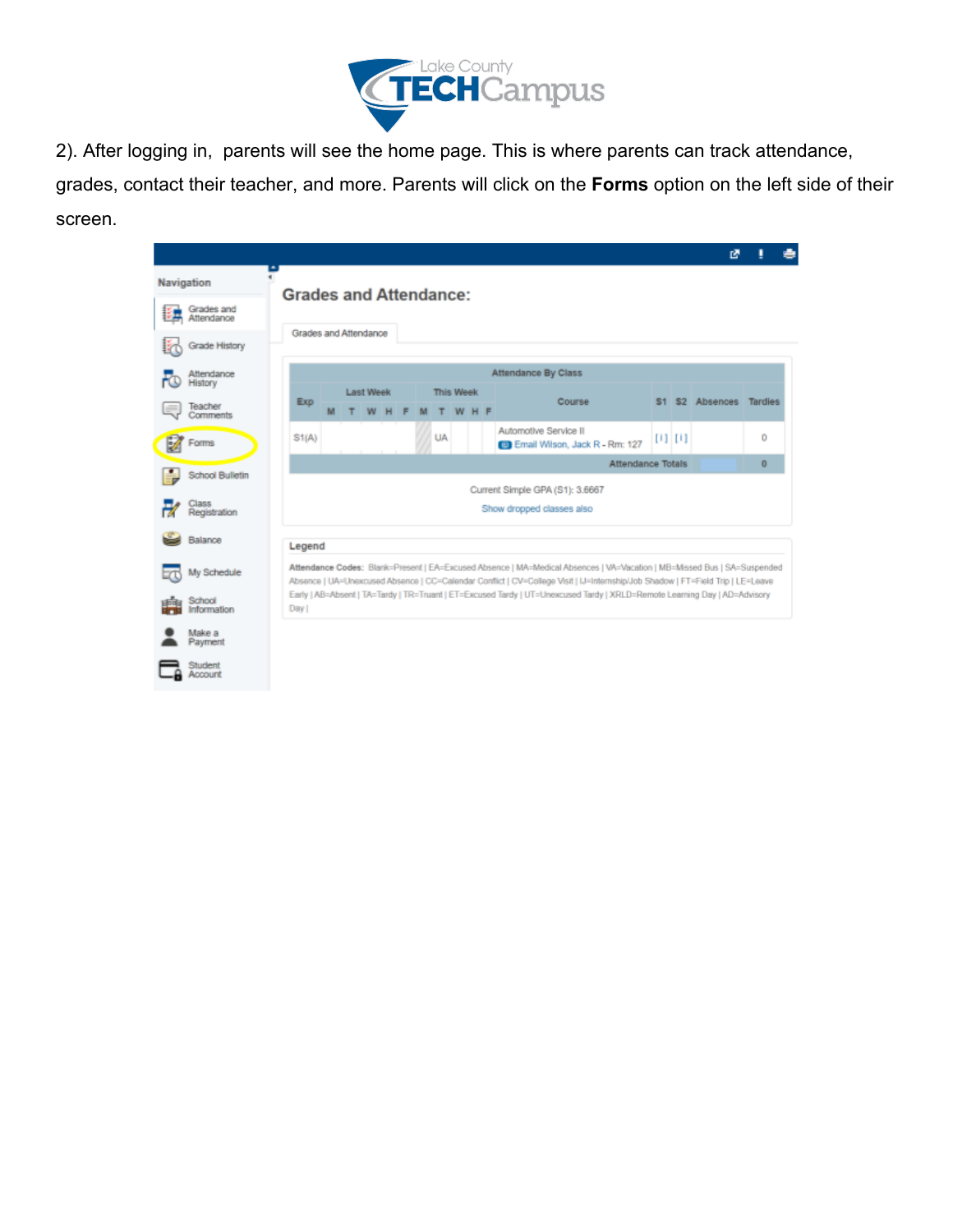

3). After students select the **Forms** option, parents will see a sheet titled "Student Driving Permission Form." Again, **only parents** have access to this form. Students will not see if when they log into PowerSchool.

|    | Attendance                                     | <b>School Form Listing for</b>                                                                                       |                                                                                            |                                                                      |              |                        |  |                   |  |  |
|----|------------------------------------------------|----------------------------------------------------------------------------------------------------------------------|--------------------------------------------------------------------------------------------|----------------------------------------------------------------------|--------------|------------------------|--|-------------------|--|--|
| 勫  | Grade<br>History                               | Your preferences haven't been configured.                                                                            |                                                                                            |                                                                      |              |                        |  |                   |  |  |
| ಸಾ | Attendance<br>History                          | To configure if and how you'll receive notifications for forms, please use the button below to set your preferences. |                                                                                            |                                                                      |              |                        |  |                   |  |  |
| ь  | Email<br>Notification                          |                                                                                                                      |                                                                                            |                                                                      |              |                        |  |                   |  |  |
| Q  | Teacher<br>Comments                            |                                                                                                                      |                                                                                            |                                                                      |              |                        |  | Preferences       |  |  |
|    | <b>R</b> Forms                                 | Forms                                                                                                                |                                                                                            |                                                                      |              |                        |  |                   |  |  |
| ÷  | School<br>Bulletin                             |                                                                                                                      |                                                                                            |                                                                      |              |                        |  |                   |  |  |
| ₩  | Class<br>Registration                          |                                                                                                                      |                                                                                            |                                                                      | Search forms |                        |  |                   |  |  |
|    | <b>bid</b> Balance                             | <b>Ecollect Transportation</b>                                                                                       |                                                                                            |                                                                      |              |                        |  |                   |  |  |
|    | My Schedule                                    | <b>Status</b>                                                                                                        | Form Name                                                                                  | Form Description                                                     |              | Category               |  | <b>Last Entry</b> |  |  |
| 曕  | School<br>Information                          | $=$ Empty                                                                                                            | <b>Student Driving Permission Form</b>                                                     | Providing permission for the student to drive to<br>the Tech Campus. |              | Ecolect Transportation |  |                   |  |  |
| ఆ  | Account<br>Preferences                         |                                                                                                                      |                                                                                            |                                                                      |              |                        |  |                   |  |  |
|    | <b>Hour Mandatory</b><br>Rich Student<br>Forms |                                                                                                                      |                                                                                            |                                                                      |              |                        |  |                   |  |  |
|    | Make a<br>Payment                              |                                                                                                                      |                                                                                            |                                                                      |              |                        |  |                   |  |  |
|    | Student<br><b>Ca</b> Account                   | Legend                                                                                                               |                                                                                            |                                                                      |              |                        |  |                   |  |  |
|    |                                                |                                                                                                                      | Icons e - Form Empty e - Form Approved / Populated e - Form Not Approved e - Form Rejected |                                                                      |              |                        |  |                   |  |  |
|    | <b>Classics Cools</b>                          |                                                                                                                      |                                                                                            |                                                                      |              |                        |  |                   |  |  |